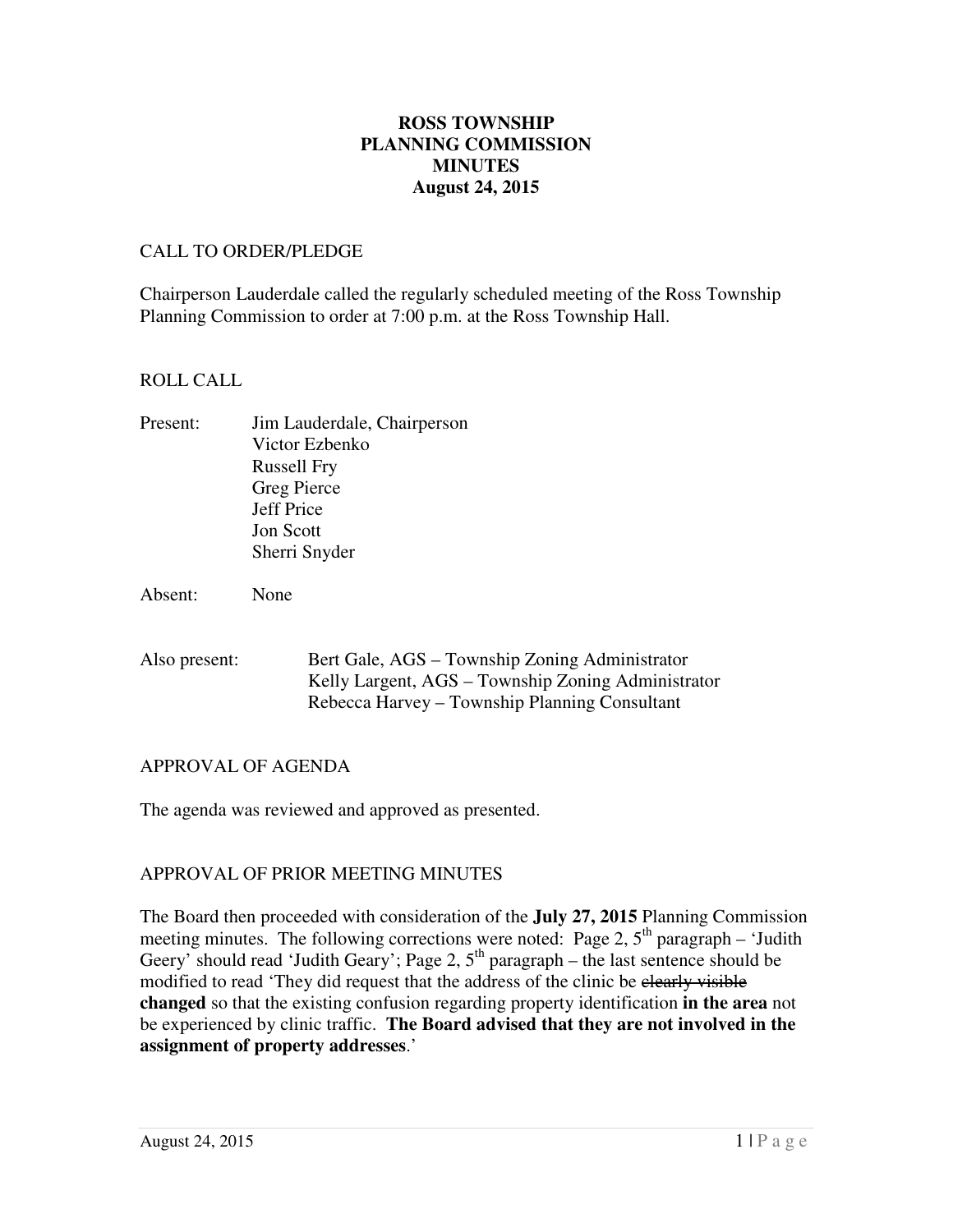Pierce moved to approve the minutes as corrected. Fry seconded the motion. The motion carried unanimously.

# PUBLIC COMMENT ON NON-AGENDA ITEMS

 Cathy Huskin and Ray Brunell stated that they own property at 80 East Gull Lake Drive and recently received a letter from the Township advising that they do not have the requisite approval to stay overnight at the facility (marina).

 They noted that a building permit was obtained for property improvements several years ago and that the work had received building department inspection and approval. It was explained that four rooms exist on the lower level of the marina and that one of them has been remodeled as an 'efficiency unit' and has been used for occasional overnight residency for the last 25 years.

 Gale stated that the marina has never received an inspection/approval as a residence and currently is in violation of the building code. He noted that use of a portion of the marina further constitutes a 'change in use' pursuant to the Zoning Ordinance and that zoning approval is also required.

 Huskin stated that they are willing to obtain the necessary approvals and requested direction regarding the application/review process. It was noted that the subject property is within the C-1 District and that a 'mixed use establishment' is allowed as a Special Land Use within the district. The application/review process and schedule for a Special Land Use Permit were provided.

 Scott inquired if the owner's past residential use of a portion of the marina may have given such use status as a lawful nonconforming use. It was noted that without the documentation required to substantiate historical use and/or Township approval of same, it may be easier to go through the special land use process available to them. It was agreed that the Township Attorney would be contacted for counsel so that the property owners could move forward.

 Allison and Jason Terpenting **Terpening** then addressed the Board. They stated that they reside at 13126 East Baseline Road and desire to establish a small horse boarding facility in an existing barn on the property.

 Gale advised that the subject property is within the R-R District and that a 'horse boarding or riding stable' is a Special Land Use within the R-R District, but that the standards for same set forth in Article 20 limit the use of the property for the proposed use. He noted that the surrounding zoning and land use will impact the ability to comply with setback standards. He requested Board guidance on the appropriate application process for the property owners.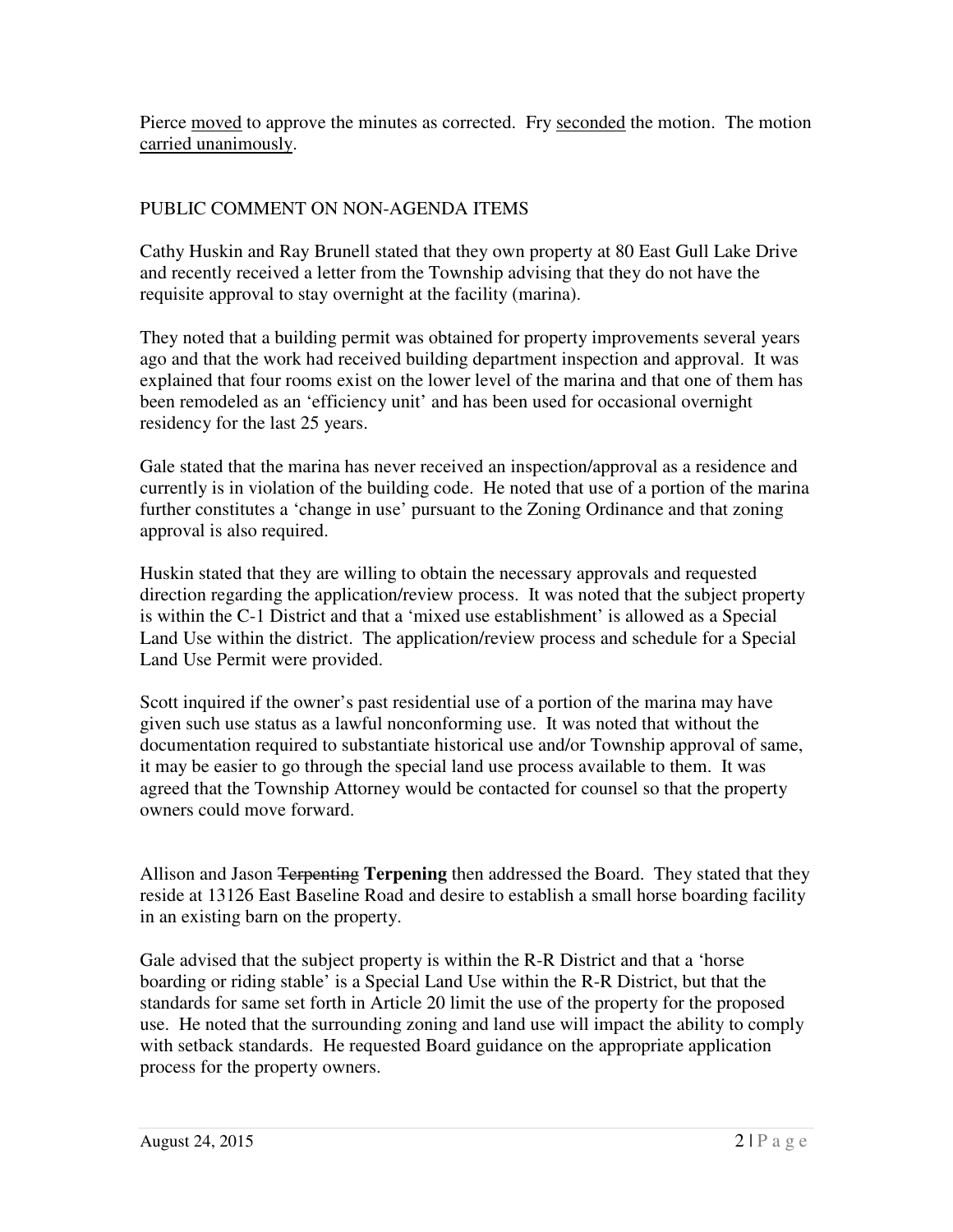Harvey stated that the Terpenting's **Terpening's** have the option of seeking variance approval from the Zoning Board of Appeals for those requirements that cannot be met or they can request consideration by the Planning Commission for an amendment to the Zoning Ordinance to modify the standards currently applicable to 'horse boarding or riding stables'.

 The Terpenting's stated that they would like to request Board consideration of the noted text amendment. The Board agreed to accept the Terpenting's inquiry as a text amendment request and to proceed with a study of the matter. It was further agreed to place continued discussion of the request on the September agenda.

 The Board directed Harvey to research/compile sample ordinances on the regulation of horse boarding facilities for Board consideration in September. The Board further suggested that the applicant provide information on any industry standards that may be applicable to horse boarding facilities to assist in the Board's discussion.

No further public comment on non-agenda items was offered.

## NEW BUSINESS

1. Section 8.2 E., 8.3 D. and 8.5 A.

 In response to Board questions, Harvey provided the following guidance regarding the application of standards set forth in Sections 8.2 E., 8.3 D. and 8.5 A. to the proposed Township Hall/Fire Station:

- - Section 8.2 E. establishes 'publicly owned and operated buildings and uses' as Permitted Uses within the R-3 District and will apply to the proposed Township Hall/Fire Station.
- apply to the proposed Township Hall/Fire Station. - Section 8.3 D. references 'public utility buildings and structures' and does not
- - Section 8.5 sets forth 'Conditions and Limitations' that are intended to provide design guidelines applicable to 'multiple family developments'. Technically, however, Section 8.5 has not been written to limit its application to 'multiple family developments' and instead must be interpreted to currently apply to all uses allowed within the R-3 District.

 Harvey recommended that Section 8.5 be amended to add an introductory statement that qualifies the application of Subsections A. through J. to 'multiple family developments'.

family developments'.<br>Subsections A. through J. were reviewed wherein the Board agreed that they clearly were adopted as design standards for multiple family developments and that the inclusion of a qualifying statement in Section 8.5 is in order. It was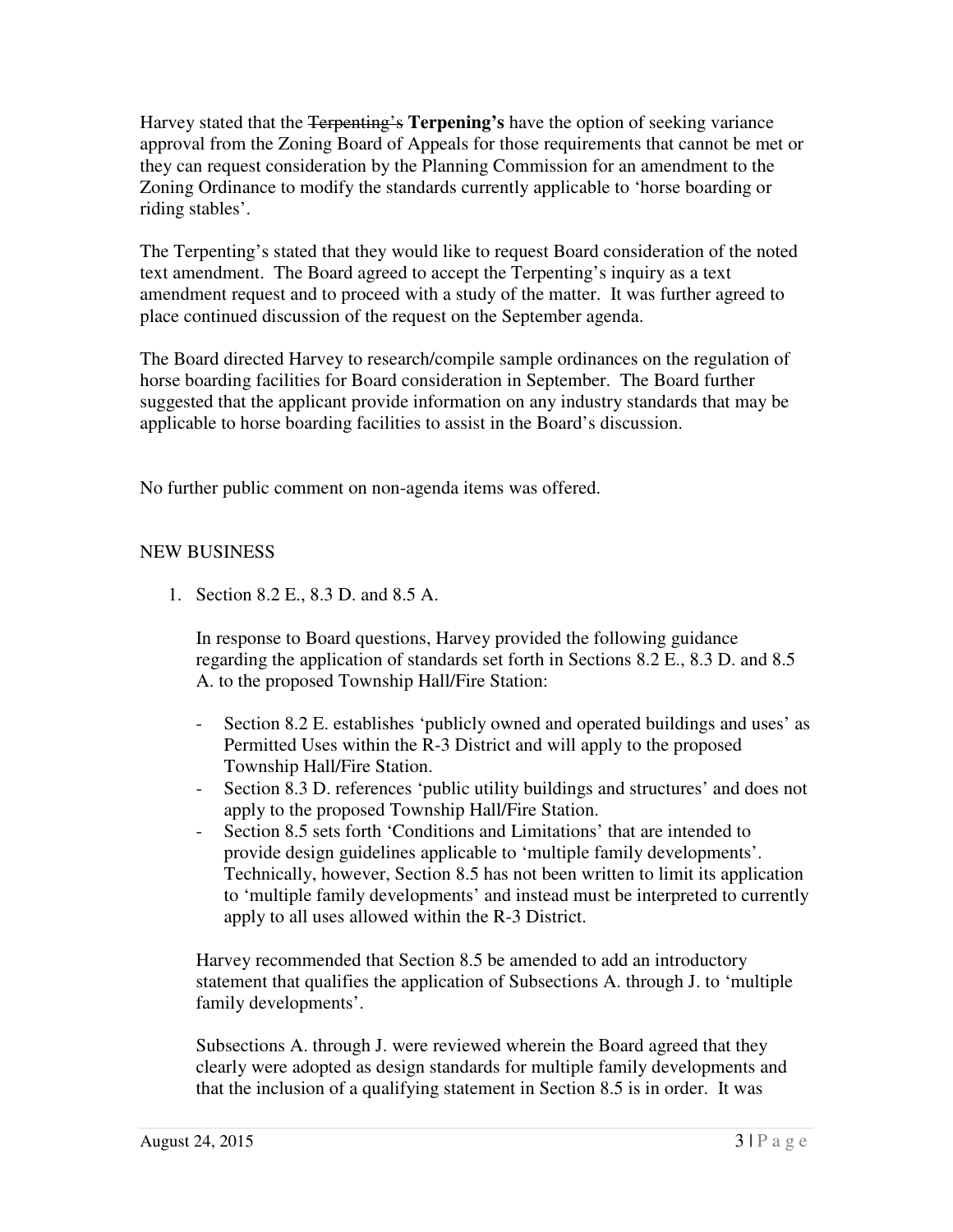further noted that Section  $8.2 \text{ C}$  – 'multiple family dwellings' should be amended to reference the standards set forth in Section 8.5.

 Following discussion of Section 8.5 A. and the building length standard set forth therein, it was determined that an amendment to Article 15 that would eliminate the 'Maximum Building Length' column in the Schedule of Lot, Yard and Area Requirements would also be appropriate.

Chairperson Lauderdale then moved to schedule a public hearing on the noted text amendments for the September Planning Commission meeting. Price seconded the motion. The motion carried unanimously.

 Harvey was directed to draft the noted text amendments and to provide same to the Township Attorney for the public hearing notice.

2. Section 13.5 A.

 Gale noted that Section 13.5 A. (P District - Design Standards) references Section 18.5 in setting forth parking requirements. He noted that he believes it was intended to reference Section 18.1. Following Board review of Section 13.5 A., it was agreed that the provision should be amended to refer to Section 18.1 instead of 18.5.

Pierce then moved to schedule a public hearing on the noted text amendment for the September Planning Commission meeting. Fry seconded the motion. The motion carried unanimously.

 Harvey was directed to draft the noted text amendment and to provide same to the Township Attorney for the public hearing notice.

3. 'Double Frontage' Lots

 Gale referenced property within the Lake Vista development and noted that the lots qualify as 'double frontage' lots as defined in the Zoning Ordinance. He explained that Section 18.4 C. establishes a side and/or rear yard location requirement for accessory buildings or structures. Further, the definition of 'lot line, front' in the Zoning Ordinance provides direction as to which yard of a double frontage lot qualifies as a 'front yard'.

 Gale then noted that the 'minimum front yard setback' requirement applicable to principal buildings would apply to 'all adjoining streets' through Footnote 14 of Article 15. He added, however, that Article 15 fails to apply Footnote 14 to the 'minimum front yard setback' requirement for accessory buildings or structures. As a result, accessory buildings or structures would be allowed a minimum 'rear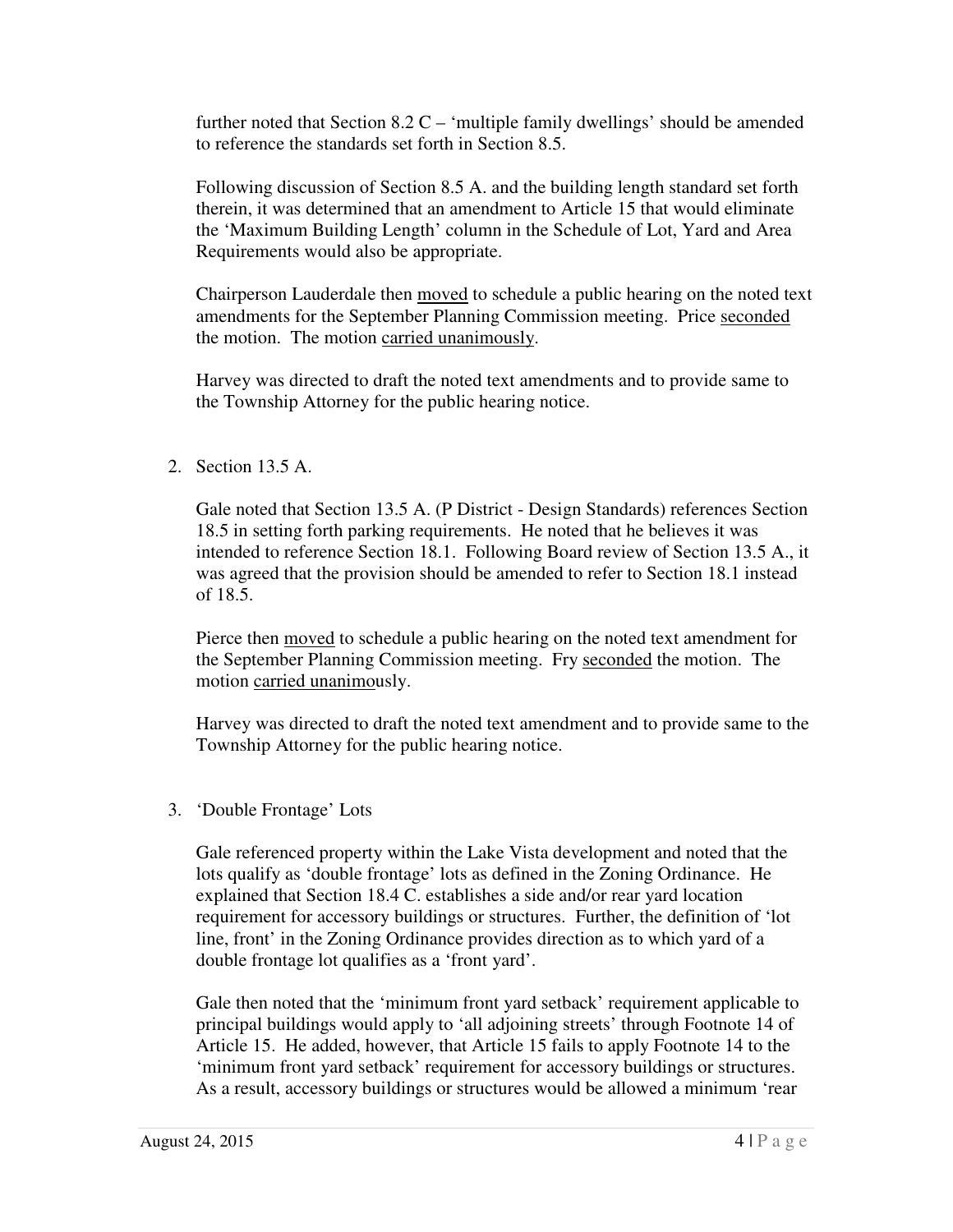yard' setback requirement from the 'adjoining street' that qualifies as the 'rear lot line.

 Board discussion ensued wherein it was determined that Article 15 should be amended so as to apply Footnote 14 to the 'minimum front yard setback' requirement for accessory buildings or structures. Further, Section 18.4 C. should be modified to clarify that the front yard of a double frontage lot shall be determined by application of the definition of 'lot line, front' as set forth in Section 2.2 to allow for the placement of an accessory building/structure in the functional 'rear yard' of a double frontage lot.

 Harvey was then directed to draft the noted text amendments and to provide same to the Township Attorney to notice for a public hearing scheduled for the September Planning Commission meeting.

 Chairperson Lauderdale then noted that with the conclusion of discussion on the final item of New Business, public hearings on three (3) proposed text amendments have been scheduled to be held by the Board at the September meeting. The Board then agreed that a public hearing on the proposed amendments to Sections 21.4 and 18.4 D. accepted by the Board in August would also be scheduled for the September Planning Commission meeting. Harvey was directed to provide the draft text on same to the Township Attorney for noticing.

### UNFINISHED BUSINESS

1. Dock Rental Issue (per AGS)

 Due to the lateness of the hour, discussion of the revised draft text provided by Gale that proposes an amendment to the definition of 'Dwelling Unit' set forth in Section 2.2 and an amendment to 17.2 B. – Boathouses and Dock Regulations was postponed to the September meeting.

4. Screening Standards

 Due to the lateness of the hour, the Board agreed to postpone discussion of the draft text provided by Harvey to the September meeting.

5. Conditional Rezoning

 Due to the lateness of the hour, discussion of the sample ordinance provided by Harvey was postponed to the September meeting.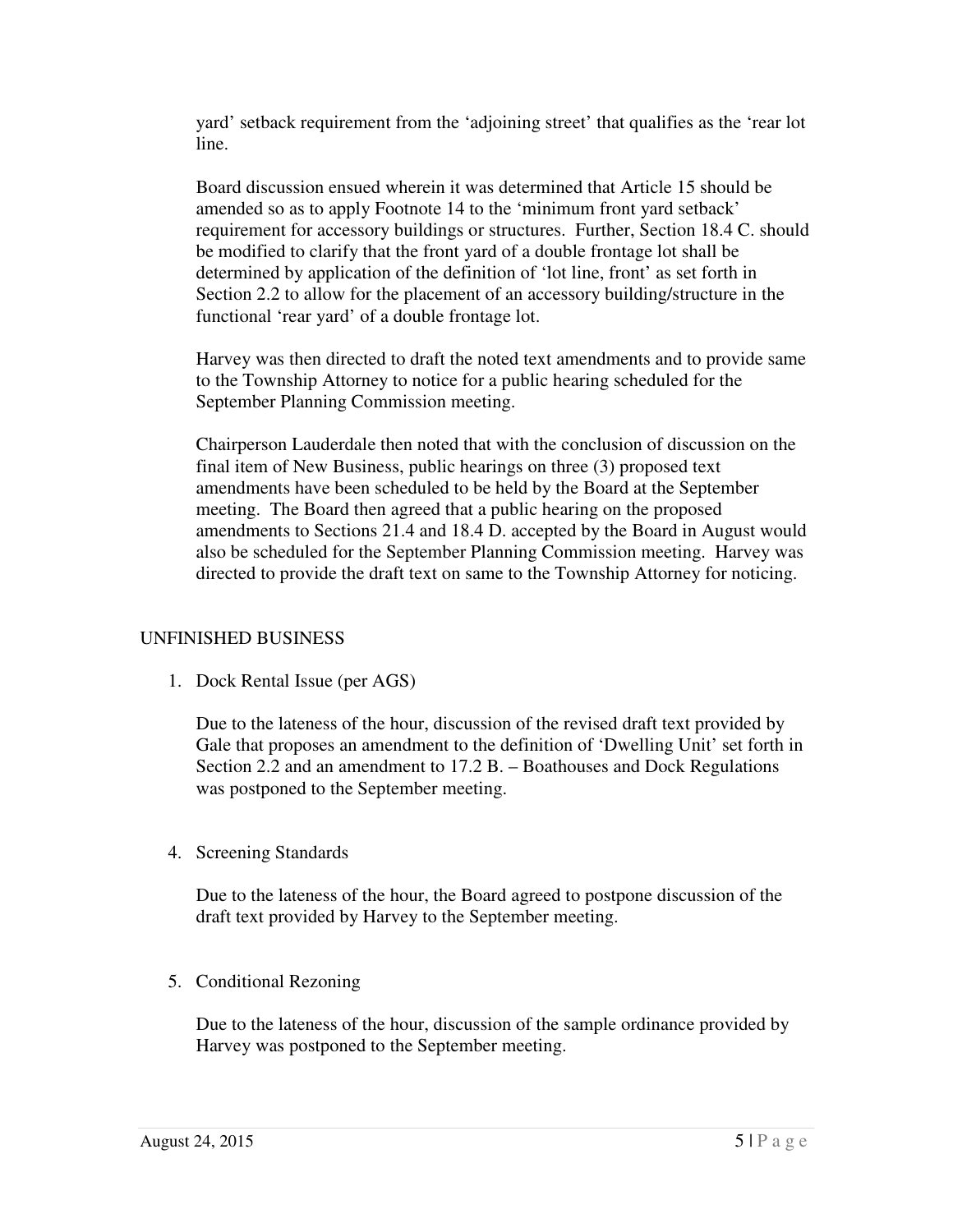6. Watershed Protection Strategies

 Due to the lateness of the hour, discussion of the matter was postponed to the September meeting.

7. Recreation Plan

 Chairperson Lauderdale reminded that the Board had agreed that Fry (and the Parks Commission) will work to complete a recommended prioritization list that aligns with the Park grant for submission to the Board after October.

### REPORT FROM TOWNSHIP BOARD

 Scott reported that discussion regarding the new Township facility continues. He noted that the recent Township Open House was well attended. He further provided an update on enforcement activity on Gull Lake.

## REPORT FROM ZONING BOARD OF APPEALS

 Chairperson Lauderdale stated that the Zoning Board of Appeals met on August 5, 2015 and continued consideration of several variance requests related to a proposed boundary line adjustment discussed by the Board in June.

 He noted that the Board also considered a request for variance approval to allow for the expansion of a deck within the 50 ft waterway setback. He advised that the request was denied.

### MEMBERS, CONSULTANTS, ADVISORS

 Chairperson Lauderdale stated that the FRN Special Land Use Permit/Site Plan Review public hearing is scheduled for the September meeting. He noted his 'conflict of interest' status regarding the application and advised that the Vice Chair will be chairing that portion of the meeting

 Fry inquired as to the status of the Credit Union project within the C-1 Bay District area. Gale stated that the project qualified for administrative review/approval and that the parking proposal is currently under review.

 Scott noted recent interest expressed regarding horse trails in the Township. He opined that they should be addressed in the Recreation Plan and that he intends to forward the comments to the Parks Commission.